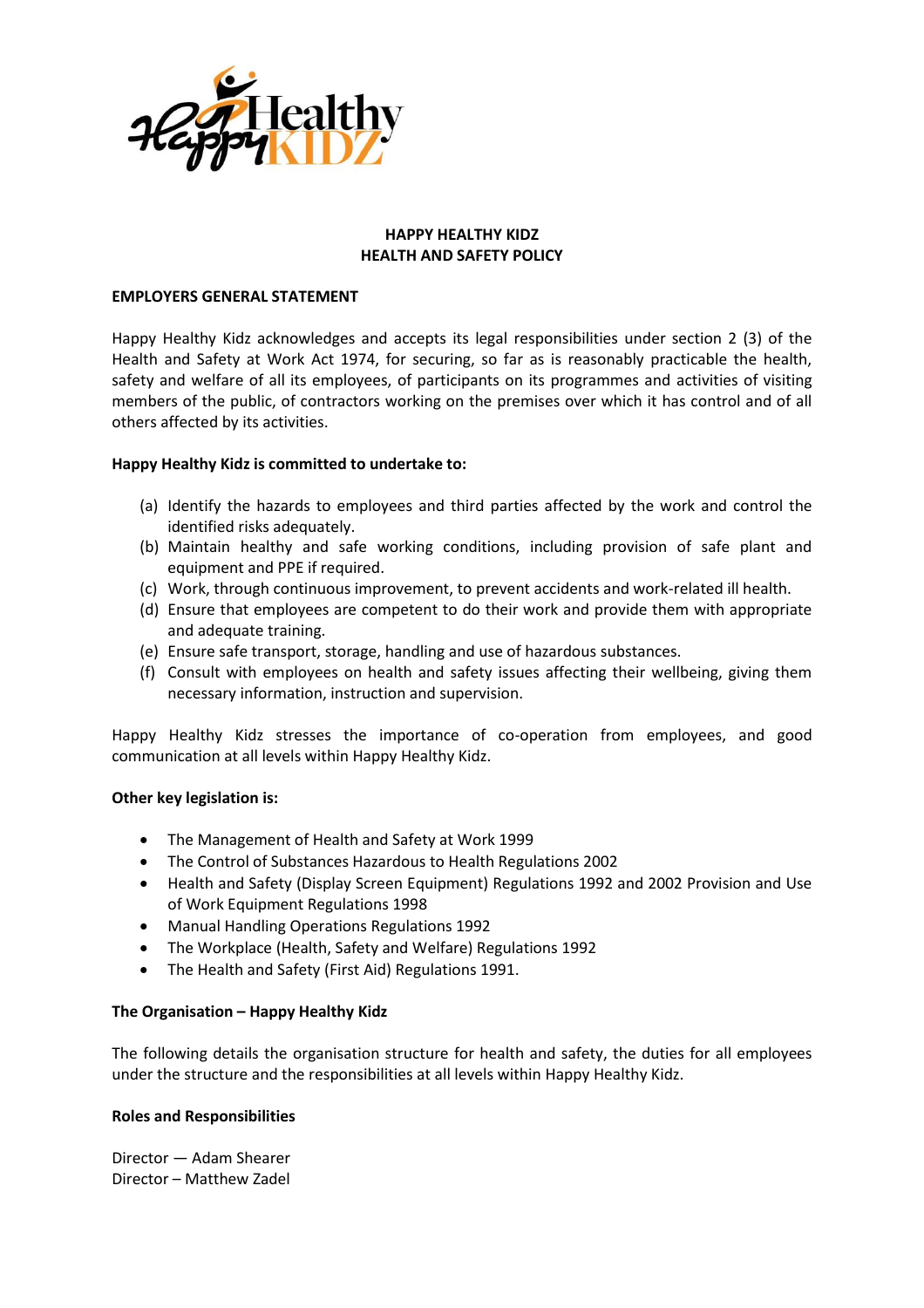

The Director has overall responsibility for the effective planning and implementation of the health and safety policy, ensuring that, so far as reasonably practicable, adequate personnel and resources are made available to fulfil these responsibilities.

## **In particular, he is responsible for:**

- a) Ensuring that adequate funds and personnel and resources are available to meet those requirements of the Happy Healthy Kidz Health & Safety policy.
- b) Ensuring that health and safety is considered when planning and organising the work of Happy Healthy Kidz.
- c) Implementing disciplinary measures against employees who fail to comply with Happy Healthy Kidz Health and Safety Policy, procedures and standards.
- d) Reporting on the Health and Safety performance of Happy Healthy Kidz.
- e) Setting and reviewing health and safety procedures and standards in light of the Happy Healthy Kidz Health & safety Policy.
- f) Appoint relevant designated staff to be health and safety manager on Happy Healthy Kidz provisions.

# **All programme managers will be responsible for the following:**

- a) Ensure the health, safety and welfare of staff and volunteers delivering programmes of activity, including contractors.
- b) Ensure equipment and facilities provided for those at work are well maintained and suitable for the purpose intended.
- c) Maintain safe systems of work.
- d) Assist the director in bringing to the attention of employees the Health and Safety policy.
- e) Lead by example when delivering activities for Happy Healthy Kidz.
- f) Assist in the conducting of Risk Assessments and develop safe systems of work if competent to do so.
- g) Co-operate with specialists appointed by Happy Healthy Kidz.
- h) Bring to the attention any training requirements and needs for staff and volunteers.

## **Employees and Sessional Staff:**

Happy Healthy Kidz encourages all employees and sessional staff to be actively involved in maintaining safe operating conditions and practices. As an employee you should therefore:

- a) Read, understand and accept their responsibilities contained within the Health and Safety policy.
- b) Co-operate with the Director and managers when delivering programmes
- c) Deliver activities in such a manner that does not put you or others at risk through delivery.
- d) Bring to the attention any matters that result in a short fall in any approved safe system of working.
- e) Use any training given to deliver activities safely.
- f) Bring to the attention of management any training needs for relating to Health and Safety.
- g) Take care not to interfere with, or recklessly misuse, anything provided in the interest of health and safety.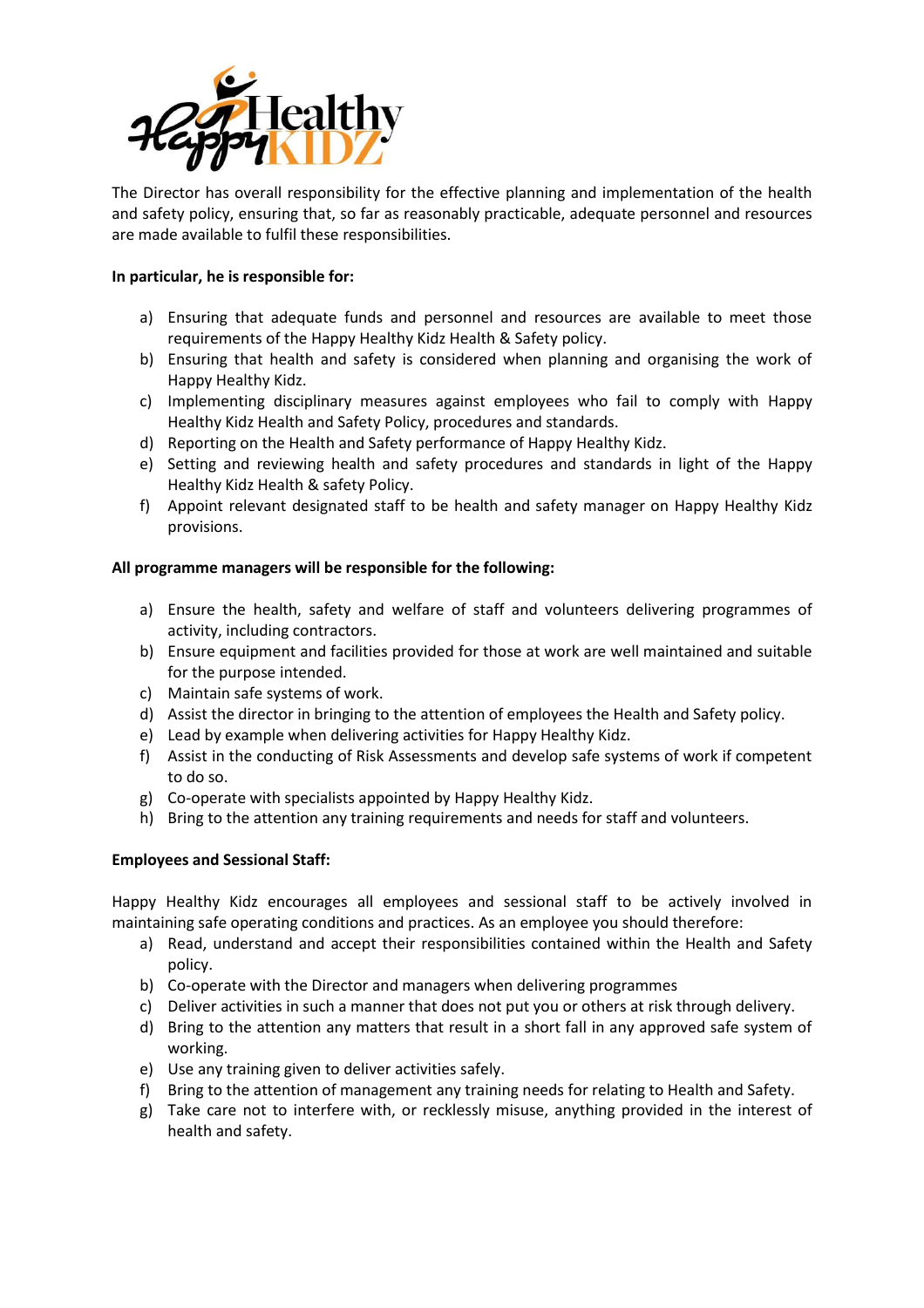

# **Employment of Health and Safety specialist and consultants:**

When required, Happy Healthy Kidz will employ an external health and safety specialist/consultant to provide support, advice and assistance to Happy Healthy Kidz.

The specialist/consultant will be required to do the following:

- a) Provide assistance in the development, promotion and maintenance of Health and Safety systems.
- b) Keep Happy Healthy Kidz abreast of changing legislation, working practices and guidance information.
- c) Assist in the development and execution of monitoring systems for Health and Safety at work. This may include auditing of health and safety systems, reports and reviews.
- d) Assist in the Health and Safety training development for all staff.
- e) Promote and support the continuing development of a culture of Health and Safety awareness.

#### **Happy Healthy Kidz Activities:**

Happy Healthy Kidz runs a number of different and diverse activities including:

- Football programmes including holiday courses and a schools-based programme.
- Multi Sport programmes
- Programmes delivering activities for disabled children and adults and those with mental health issues.
- Education programmes aimed at young people who are NEET Post 16 programmes
- Healthy living programmes for young people

## **Risk Profile:**

There are a number of risks that Happy Healthy Kidz encounters during its operations, these are:

- Equipment based including sports and delivery equipment some of which may be electrical.
- Activity based in terms of the nature of the activity i.e. climbing, cycling.
- Contact sport.
- Safeguarding including protecting children and Adults at Risk from harm.
- Attendees of activities such as those with criminal histories or mental health issues.

The above factors need to be considered in risk assessments developed for programmes and activities.

#### **ARRANGEMENTS**

## **Emergency Planning and Response:**

Happy Healthy Kidz must be able to respond to any major incident that occurs. To enable this Happy Healthy Kidz has a Major Incident Management Plan.

Examples of a major incident include a major safeguarding disclosure, death of a member of staff or volunteer whist carrying out Happy Healthy Kidz activities or the loss of IT systems thus compromising the day to day running of Happy Healthy Kidz and its activities. This Plan includes the following:

1. Background and Major Incident Definition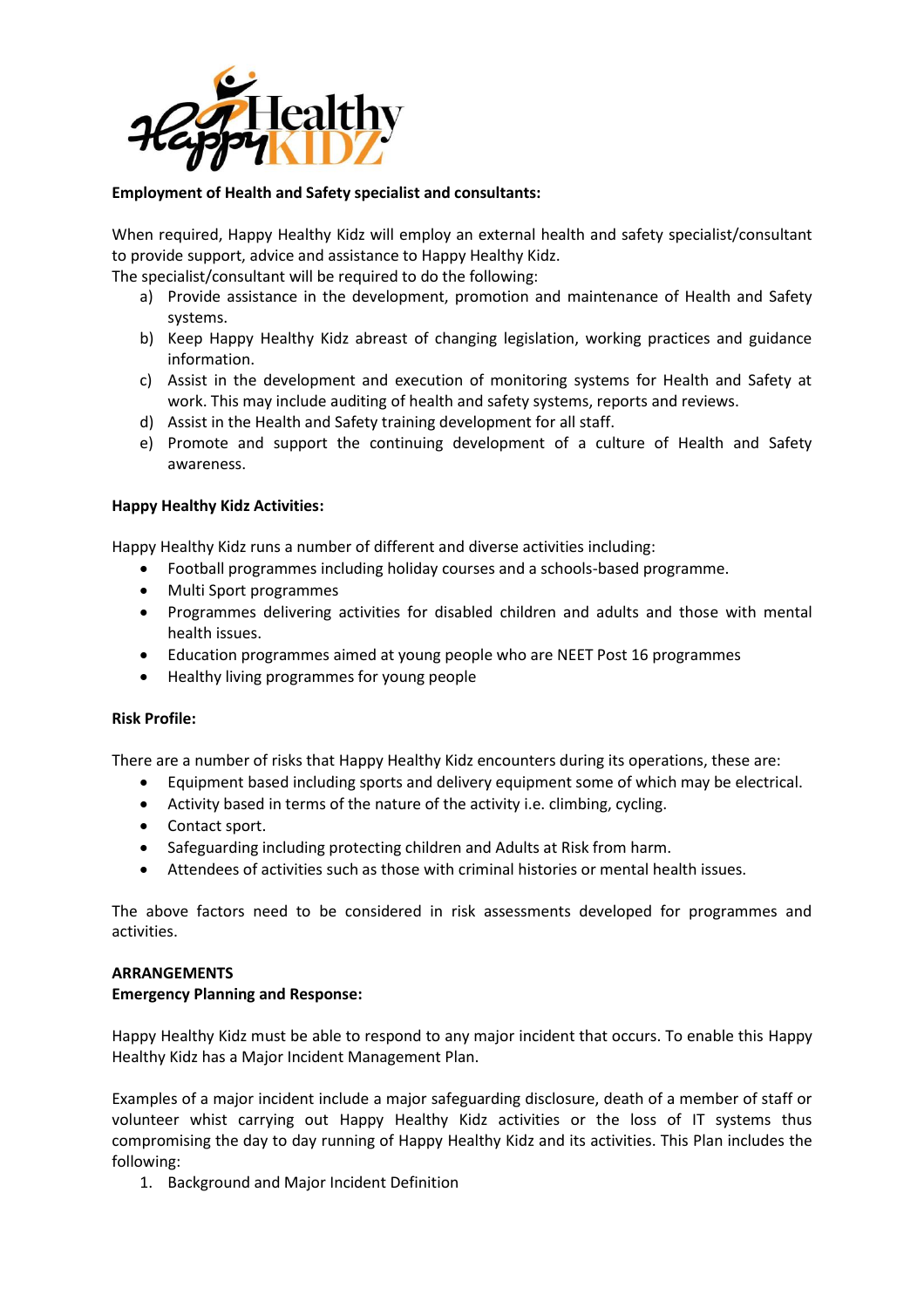

- 2. Major Incident Management Structure
- 3. Roles and Responsibilities in responding to a major incident
- 4. Major Incident Identification
- 5. Major Incident Escalation
- 6. Major Incident Communication
- 7. Major Incident Closure
- 8. Major Incident Flow Chart

This plan is reviewed on an annual basis, training will be provided at appropriate times.

#### **Risk Assessment:**

Every venue and or building used by Happy Healthy Kidz must have a risk assessment carried out on it a minimum of once per year. This risk assessment must be sent to the Health and Safety Officer (Director) to be kept on file, and where applicable a copy left at the site.

All aspects of the site must be risk assessed including, building, the activity carried out, equipment, fire safety, safeguarding etc.

Happy Healthy Kidz requires that a risk assessment must be carried out or reviewed prior to every session by the lead member of staff, blank risk assessments are readily available through the director and managers.

All staff should arrive at the venue at least fifteen minutes prior to the start of an activity session so the risk assessment can be reviewed. Copies of that sites and activity programme should also be sought. The latter can be done by the Health and Safety Officer (Director).

All staff must ensure they have the full address and postcode of every venue they coach at, in case this is needed for an emergency call, and the relevant emergency contact sheet.

Aspects that need to be risk assessed are the following

- Venue
- Activity (specific)
- Equipment
- Manual Handling activities
- IT equipment including DSE
- Fire Safety
- Safeguarding
- Transport
- Road Traffic in and round the site.
- Any other aspect that could be considered a risk.
- Venue 'lock down' in case of an emergency.
- COSHH risk assessment will need to be completed as appropriate.

Once completed Risk Assessments need to be shared with appropriate members of staff especially those involved in delivery and this needs to be recorded.

## **Control of Contactors/Service Providers:**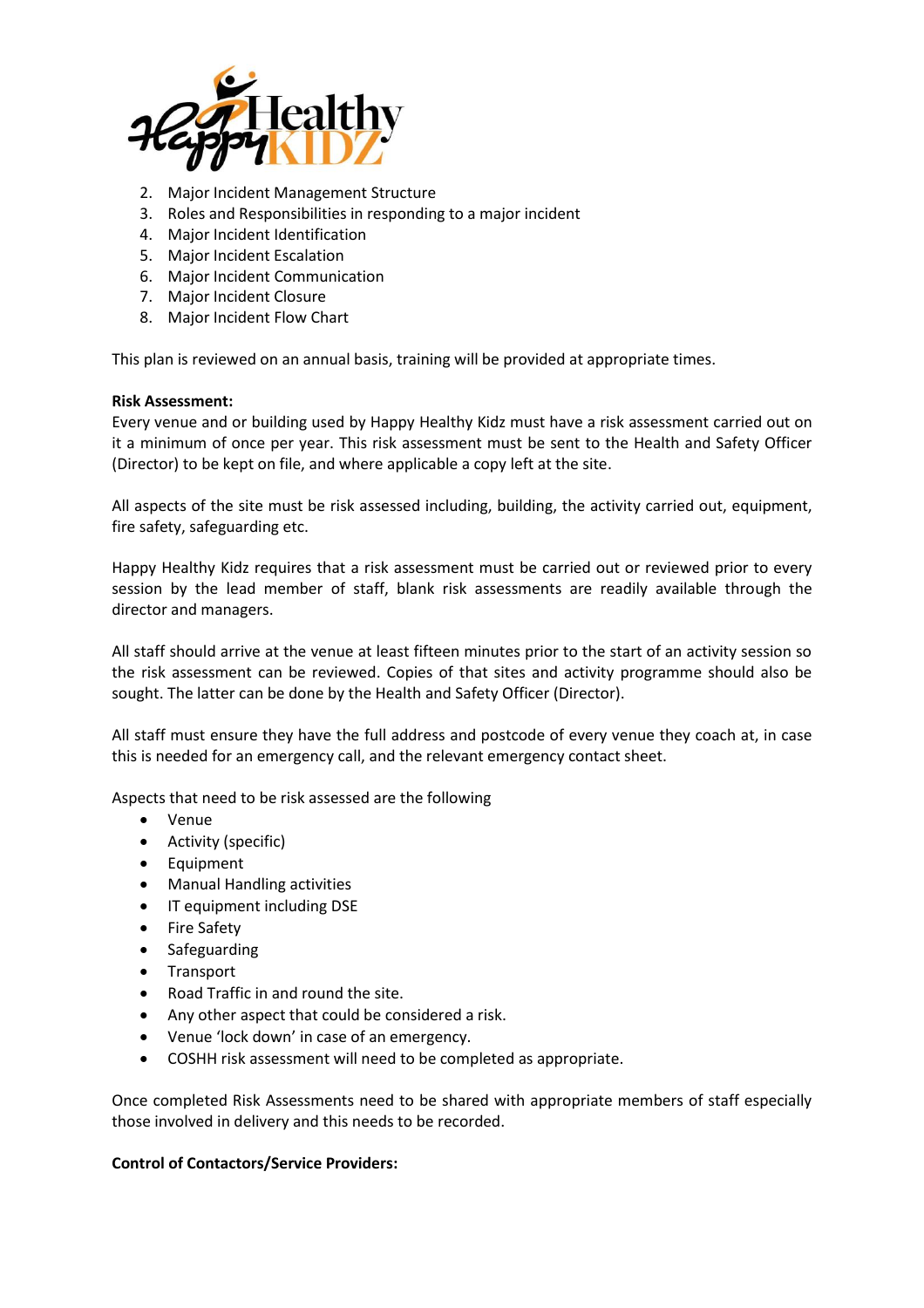

In the eventuality that contractors have to attend Happy Healthy Kidz events they will be required to sign in and complete a permit to work. Additionally, before attending they will be required to send Happy Healthy Kidz the following:

- Risk Assessment for carrying out activities
- Method statements for the above.
- A copy of their public liability insurance.
- Copies of their employee's qualifications and competencies
- Letter of assurance if working with children or vulnerable adults

Contractors, visitors and service providers will be made aware of Happy Healthy Kidz policies and procedures in place to safeguard the Health and Safety of themselves and others.

## **Monitoring, Checking and Audit:**

Happy Healthy Kidz will provide and maintain safe systems of work and ensure that the Health and Safety risk posed by its operations are controlled. In particular Happy Healthy Kidz will ensure, so far as is reasonably practicable, that:

- a) Premises, plant and equipment are maintained and kept in a safe and clean condition in line with the manufacture's recommendations. This includes all equipment including generators and inflatables and office- based equipment.
- b) Working systems, procedures and practices are safe. Weekly checks will be conducted, and more in-depth three-monthly H&S inspections will be completed by the director.
- c) Annual Inspections will be carried out by an independent H&S company, these are arranged by the director.

## **Information, Training and Competence:**

To develop and maintain informed and competent staff and volunteers Happy Healthy Kidz will ensure that:

- a) Staff and volunteers receive adequate and sufficient information, instruction, training and supervision on how to carry out their work with regard for their own and others' safety.
- b) In addition to the above training shall be organised to ensure that the members of staff are competent in carrying out their tasks and activities. This will be identified in relation to the tasks and activities being delivered, through the specific requirements of the delivery taking note of any specific legislation, consultation with staff and volunteers.
- c) Such training will include risk assessment training, manual handling, First Aid, working at heights (if necessary) and others when deemed appropriate. Some of this training will be included in the sports specific and delivery specific training courses that are put on.
- d) A Health and Safety Induction will be given to all new employees by the Health and Safety Officer.
- e) All Health and Safety Training will be recorded.

## **DSE Equipment:**

In line with the Health and Safety (Display Screen Equipment) Regulations 1992 and 2002 Happy Healthy Kidz ensure that:

- a) Staff and volunteers' workstations will be risk assessed to eliminate or reduce any risks including electrical supply height of VDU etc.
- b) Happy Healthy Kidz will ensure that staff and volunteers will have regular breaks built in regarding the use of DSE.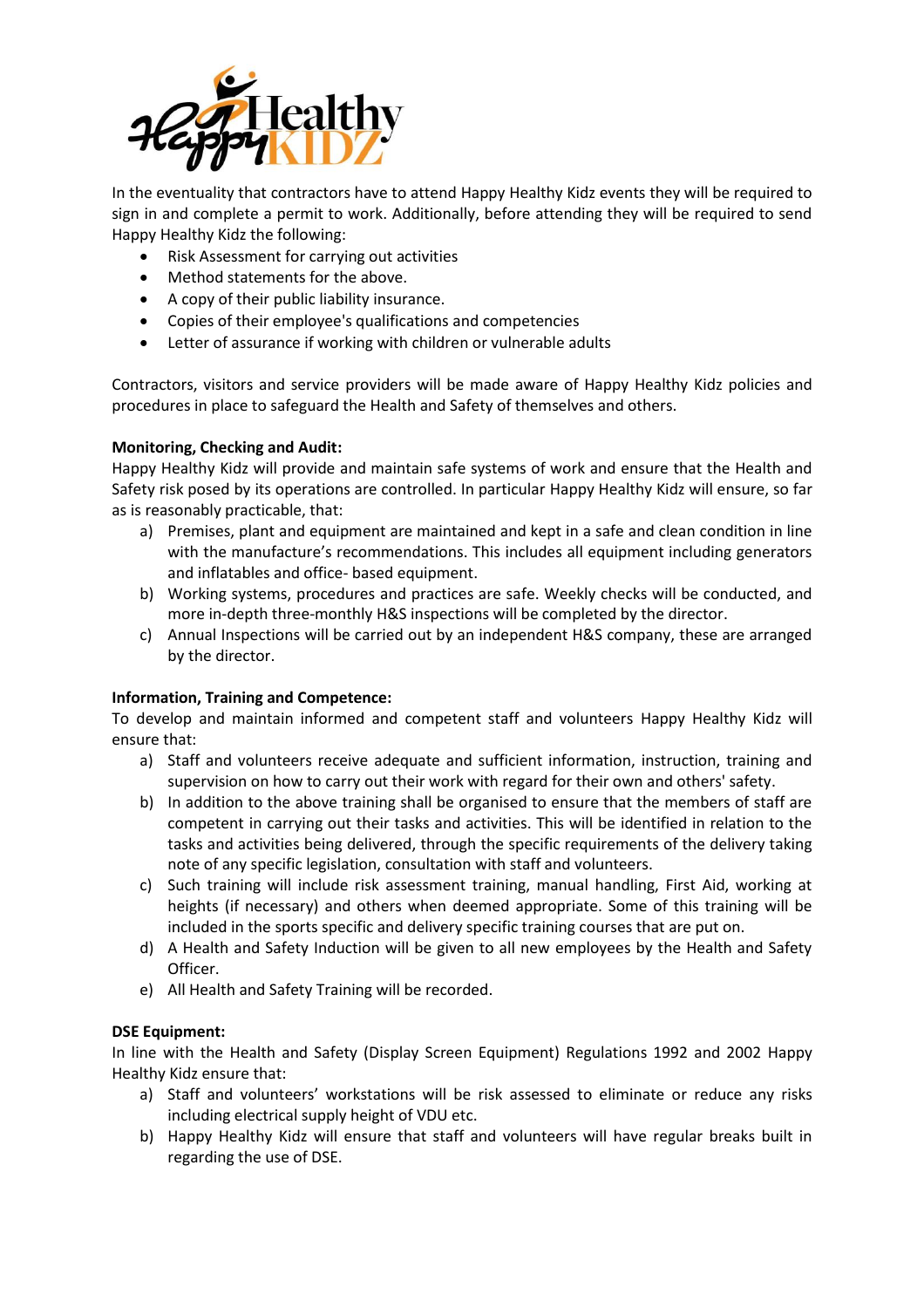

c) Training will be provided on the use of the DSE and related aspects such as the use and adjustment of chairs and correct posture.

## **Use of Electrical Equipment:**

Happy Healthy Kidz will maintain all electrical equipment and its use should be noted on all Risk Assessments.

- a) All portable electrical equipment will be subject to annual PAT Testing.
- b) All non Happy Healthy Kidz electrical equipment used on Happy Healthy Kidz programmes and activities will need to be PAT tested as well.
- c) All equipment deemed to be faulty will either be discarded or repaired, and the latter will be carried out by a qualified electrician.
- d) Hard wire tests will be conducted by every 5 years, but visual inspections will be completed on a three-monthly basis in line with the H&S checks carried out on all facilities.

## **Planned Preventative Maintenance:**

Most of the equipment and systems that Happy Healthy Kidz uses is subject to maintenance processes by other organisations.

Happy Healthy Kidz are responsible for the following:

- a) Weekly H&S checks on the equipment and facilities utilised.
- b) Maintenance of the electrical and petrol generators used for events including PAT testing and annual service.
- c) Maintenance of the inflatable equipment used for events.
- d) Maintenance of small equipment such as goals and activity related equipment.
- e) All the above checks are recorded by Happy Healthy Kidz.

## **Manual Handling:**

- a) Manual Handling procedures will be part of all risk assessments and will be eliminated as much as is practically possible. The movement of equipment, furniture etc must be done in accordance with good manual handling technique and the manufacturer's guidance and instructions Training will be given by Happy Healthy Kidz on the latter.
- b) Equipment will be provided for certain tasks and these will include trolleys and the use of barrows to transport items such as equipment.
- c) Manual Handling also will be part of the Happy Healthy Kidz Induction process.

## **Working at Height:**

It is not envisaged that there will be much working at height in normal Happy Healthy Kidz operations. However, where this does happen the activity will be risk assessed and appropriate working at height training provided before the commencement of the activity.

## **Travel/Transportation:**

For the purposes of safeguarding children and adults at risk must never be transported alone in a car or minibus. There should always be two members of staff present for safeguarding purposes.

Any journey that involves passengers must complete a seating plan for the identification of passengers in the event of a road traffic accident.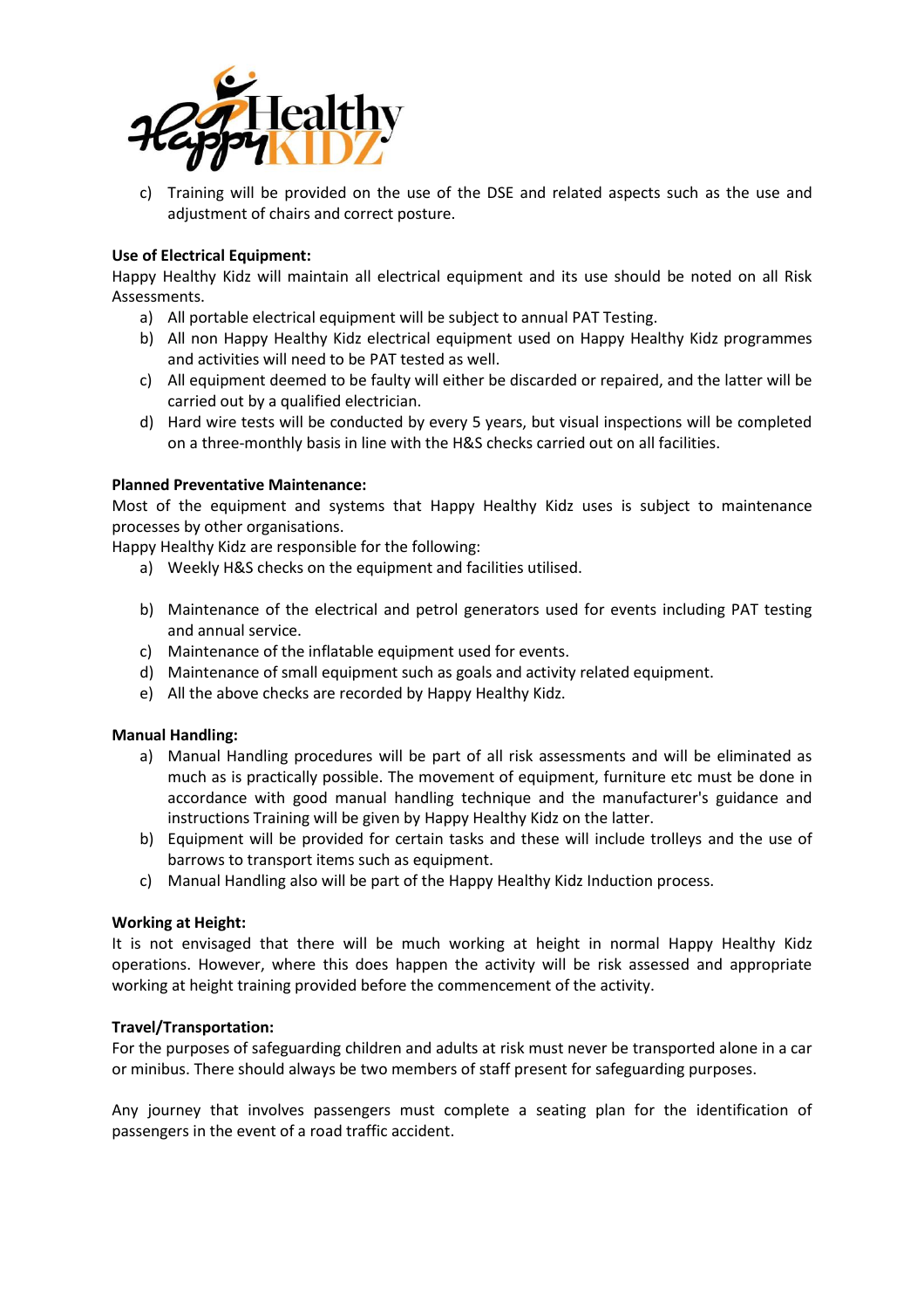

If the journey involves the transportation of children or adults at risk unless there is a member of staff present from that school, centre etc then a Happy Healthy Kidz member of staff will need to sit in the main part of the minibus as a chaperone.

Staff who use their personal vehicles for the Happy Healthy Kidz business must have their vehicle insured for business use.

Happy Healthy Kidz may hire in minibuses from external companies however these will be required to go through the Control of Contractors/Service Providers.

#### **Drugs and Alcohol:**

Happy Healthy Kidz prohibits the drinking of alcohol by employees and contractors in the workplace or on business other than reasonable drinking of alcohol in connection with approved social functions.

#### **Alcohol:**

Happy Healthy Kidz regards drinking to an 'unreasonable level' as any of the following situations: The individual is over the legal limit stipulated for driving (i.e. 35mcg/100ml of breath alcohol concentration).

- In the opinion of director, the individual's performance is impaired this may be at less than the legal limit stipulated for driving.
- In the opinion of director, the individual's behaviour may cause embarrassment, distress or offence to others.
- The individual continues to drink when instructed to stop by a Manager/director.

Happy Healthy Kidz will take all reasonable steps to prevent employees and contractors carrying out work-related activities if they are considered to be unfit/unsafe to undertake the work as a result of alcohol consumption or substance abuse.

#### **Drugs:**

Happy Healthy Kidz expressly prohibits the use of any illegal drugs or any prescription drugs that have not been prescribed for the user. It is a criminal offence to be in possession of, use or distribute an illicit substance. If any such incidents take place on Happy Healthy Kidz provisions or function, they will be regarded as serious, will be investigated by the director and may lead to disciplinary action and possible reporting to the Police.

Staff must inform their line manager regarding any prescribed medication that may influence their ability to carry out their work safely and must follow any instructions subsequently given, drugs that cause drowsiness must not be used whilst at work.

#### **Food Safety:**

Any activity that includes the use of food needs to be risk assessed and the staff or contractors must have the relevant Food Safety Certificates. Food hygiene standards should be adhered too (i.e. prevention of cross contamination from foods) and use by and best before dates need to be adhered to.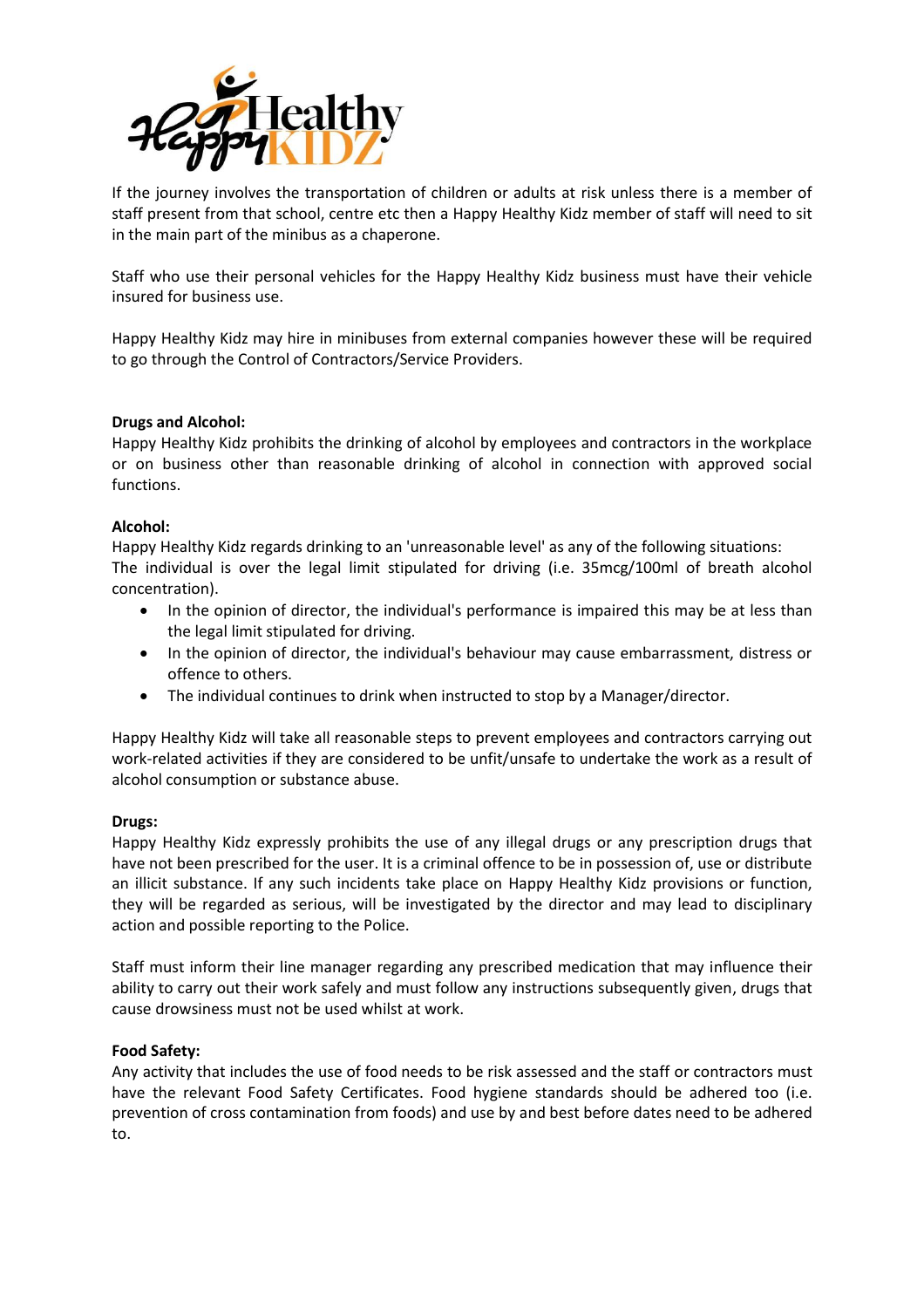

Personal food is allowed on site for consumption but use by and best before dates must be adhered to if using company fridges and storage. Any food stuff out of date will be removed and thrown away as per the manufacturer's instructions.

# **Accidents, Incidents and Near Miss Reporting:**

All the following must be recorded and reported:

- (a) Accidents
- (b) Incidents
- (c) Near Misses

All staff must report the above using an accident/incident form which are kept at the Happy Healthy Kidz office and on site at all venues of delivery. These are then be transferred into the accident/incident book located at the Happy Healthy Kidz Office.

Serious and major accidents or incidents must be reported to the Health and Safety Officer (Director).

Where accidents fall under RIDDOR (Reporting of Injuries Diseases Dangerous Occurrences Regulations) they will be reported to the external independent Health & Safety Executive by the Health and Safety Office (director).

If the incident is a major incident, then the Happy Healthy Kidz Major Incident Management Plan will be implemented.

## **Safeguarding:**

Happy Healthy Kidz takes its responsibilities around Safeguarding seriously and has the following policies in place

- Safeguarding Policy (Children and Young People)
- Safeguarding Adults Policy
- Anti-bullying Policy
- Code of Conduct for staff and volunteers.
- Whistleblowing Policy
- (a) All staff and volunteers will be subject to safer recruitment procedures including the completion on an application form, interview, DBS check and references. Happy Healthy Kidz will ensure that Safeguarding and First Aid training is up to date.
- (b) All DBS checks are renewed every three years.
- (c) Staff will report all concerns over children, young people and Adults at Risk to the programme manager and or the Safeguarding Officer.
- (d) All staff and volunteers will work in teams or at least in pairs and should never be in a situation where they are alone with a child or young person under the age of 18 in a closed environment. There is no contact outside of the programme of delivery.
- (e) Physical contact situations will be kept appropriate to the delivery of the sport or activity.
- (f) Staff report issues where they have been made to feel uncomfortable by a service user.
- (g) Staff or volunteers do not engage with any young person via the use of social media including Facebook, Twitter etc. Staff and volunteers are required that if child or young person does try to make contact with them that they make the approach known to the programme manager or Safeguarding Officer.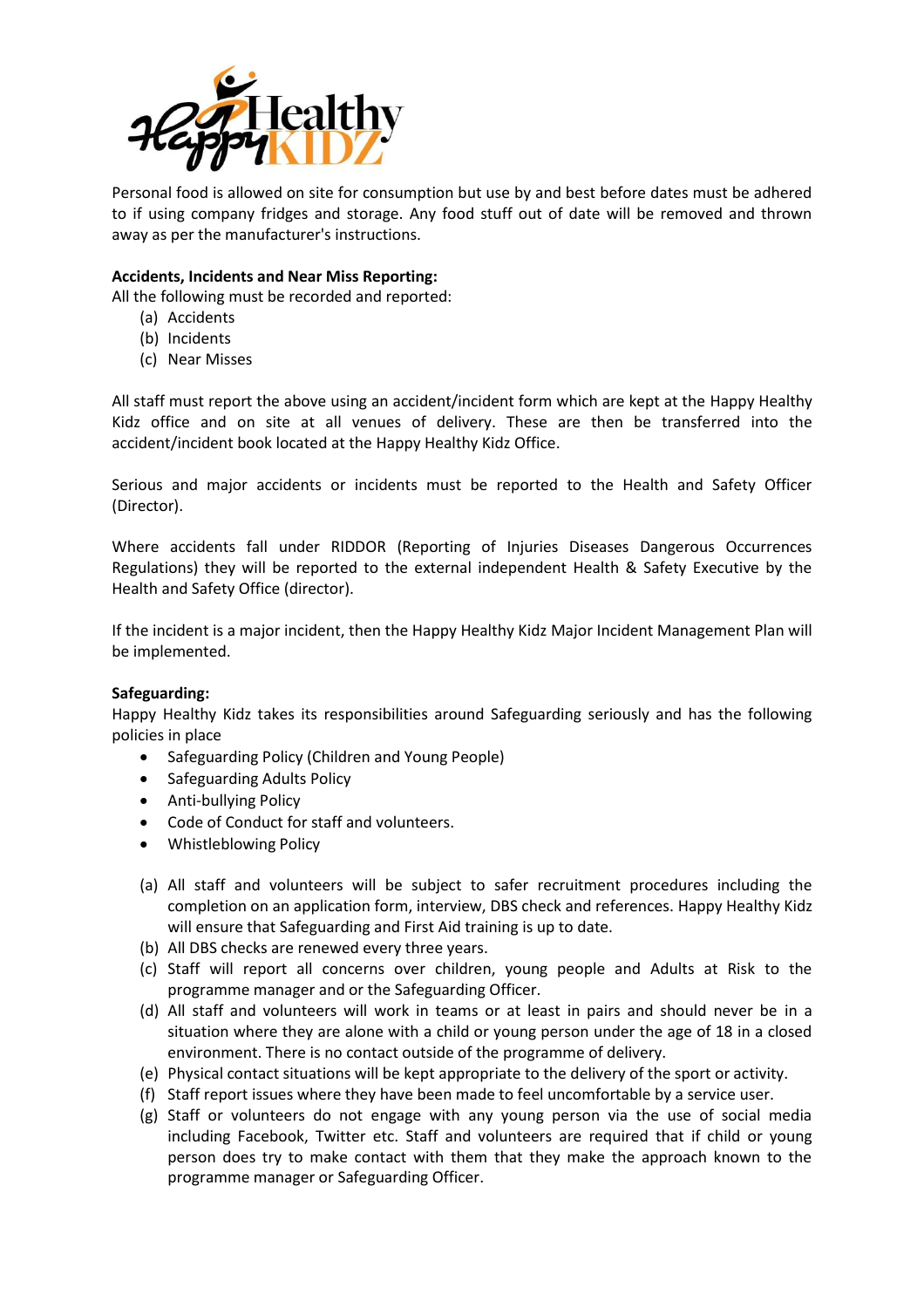

- (h) All staff and volunteers do not to use mobile phones to contact children or young people by voice call or text or use such devices to capture images whether that be a photo or video.
- (i) All staff know what to do if a young person or adult at Risk becomes lost. All risk assessments where appropriate will have a safeguarding section.
- (j) All activities will be fully supervised by Happy Healthy Kidz staff with the security arrangements detailed in the risk assessments. This will include the use of CCTV and lock down arrangements if needed.
- (k) Happy Healthy Kidz has a responsibility for the safety and welfare of both staff and clients when attending Happy Healthy Kidz activities. To ensure this happens Happy Healthy Kidz will:
- Risk assess all venues and activities and receive risk assessments and method statements of third-party deliverers. Ensure that the correct staff ratios are in place.
- Take note of any medical, disability and safeguarding issues and plan accordingly.
- Ensure consent is in place where appropriate for the clients and staff taking part in activities.
- Inform the relevant people when groups are on site etc such as security.
- Ensure that all staff and volunteers are appropriately qualified and trained to deliver Happy Healthy Kidz activities and ensure that the same is in place for third party delivers and evidence of membership of national schemes or quality marks.
- Have appropriate signing and signing out procedures for Happy Healthy Kidz events.
- Have registers in place to record the presence or not of clients.
- Have appropriate escort procedures in place on Happy Healthy Kidz provisions.
- Work with parents, carers and partners to ensure the safety requirements are provided such as the use of equipment etc.

## **Aggressive Behaviour and Weapons:**

- Aggressive behaviour by staff, volunteers and attendees will not be tolerated at any time.
- Staff could be subject to disciplinary procedures if the latter is seen to manifest.
- Attendees will be asked to leave activities or arrangements will be made if they are a young person or adult at risk for them to be picked up.
- If the aggressive behaviour turns violent then the police will be informed.
- Any weapon carrier (i.e. knives) must be reported to the police to ensure the safety of staff, volunteers and attendees at Happy Healthy Kidz activities.
- All incidents of aggressive and violent behaviour must be reported to the Health and Safety Officer (Director).

## **Staff Welfare:**

Happy Healthy Kidz takes the welfare of its staff seriously, this includes:

- Staff undertaking work with vulnerable children and adults and safeguarding concerns receiving the appropriate levels of supervision.
- Staff working in environments that are conducive to a healthy working environment such as appropriate light, ventilation and sanitation.
- Access will be made available in terms of food preparation, storage and fresh drinking water.
- Information and advice can be obtained via the director.

# **First Aid and the Provision of First Aiders:**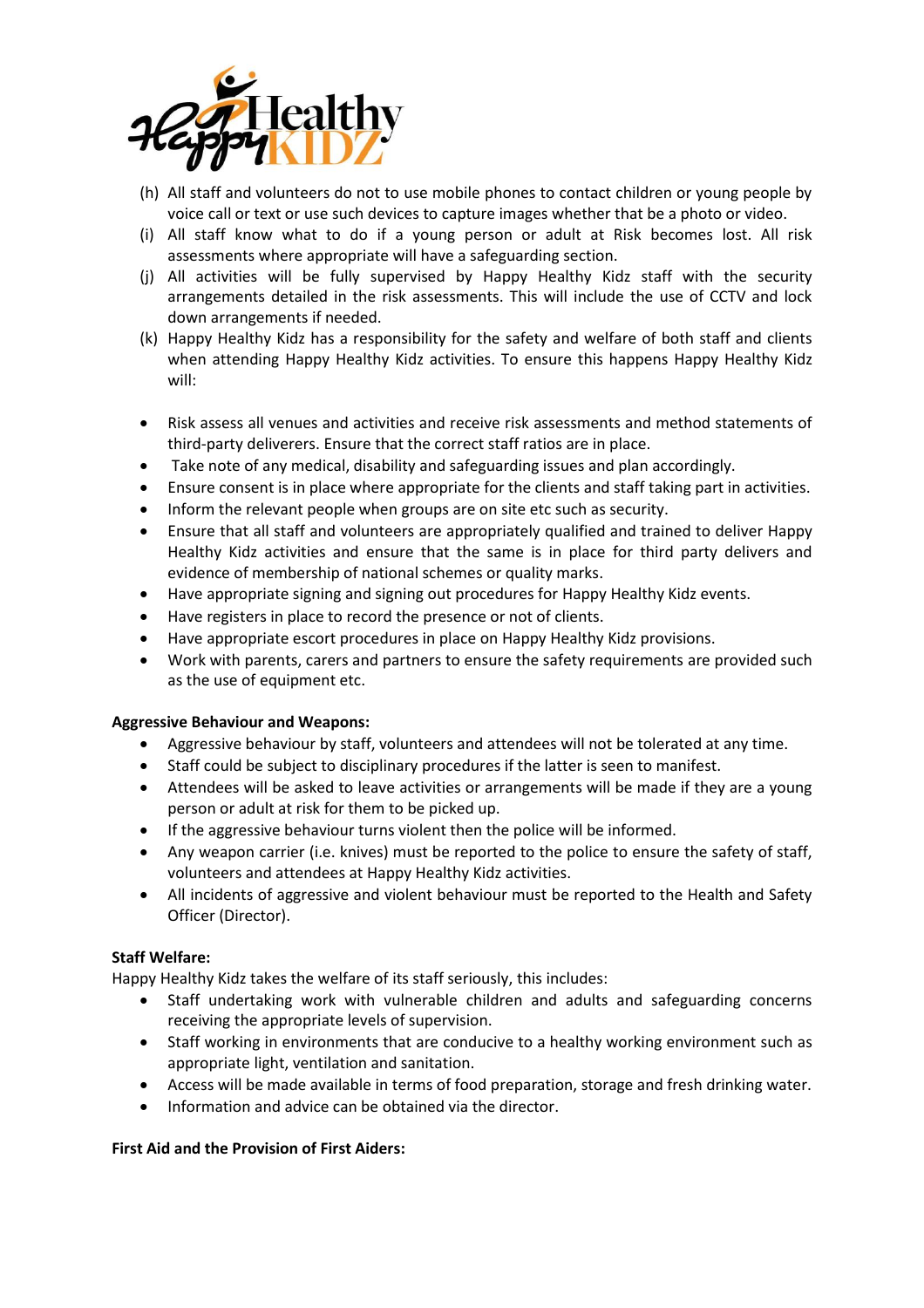

- All Happy Healthy Kidz staff will be trained in Emergency First Aid. These are valid for 3 years and must be updated before the qualification expires.
- Names and contact details of first aiders at Happy Healthy Kidz provisions will be displayed.
- All staff will be issued with a First Aid kit which they must carry with them at all times when engaged in Happy Healthy Kidz activities.
- It is the responsibility of the individual to keep their First Aid kit fully stocked and to replace items when used.
- Stock is available from Happy Healthy Kidz director.

The First Aid kit should include as a minimum:

- Sterile wipes to clean wounds
- Tape to hold dressings in place
- Small / Medium and Large sterile dressings
- Gloves
- Mouth to Mouth shield
- Bottled Water
- Triangular bandages
- Safety Pins

## **Fire Safety:**

Happy Healthy Kidz will request at all venues the procedures for Fire Safety, this will include the following:

- The fire alarm system
- Emergency lighting
- Routes of escape
- Fire safety equipment

All employees must ensure that they are familiar with the testing and evacuation procedures for their place of work or if they are visiting other premises.

## **Revision of the Health and Safety Policy:**

Happy Healthy Kidz will revise the policy statement in the light of experience, because of new hazards or organisational changes. Revision may be necessary if:

- a) The nature of the work changes.
- b) New hazards are introduced into the workplace.
- c) Changes to personnel or duties are made.
- d) New regulations, codes of practice or of official guidance are published relevant to Happy Healthy Kidz activities.
- e) This Policy will be reviewed on an annual basis and will be subjected to continual review throughout that year.

## **Communication of the Health and Safety Policy:**

Happy Healthy Kidz will ensure, so far as reasonably practicable, that the policy document is distributed in a manner that brings the policy to the notice of all employees.

This will be achieved through:

• A copy of the Health and Safety Statement being placed on staff notice board(coaches packs at each venue)